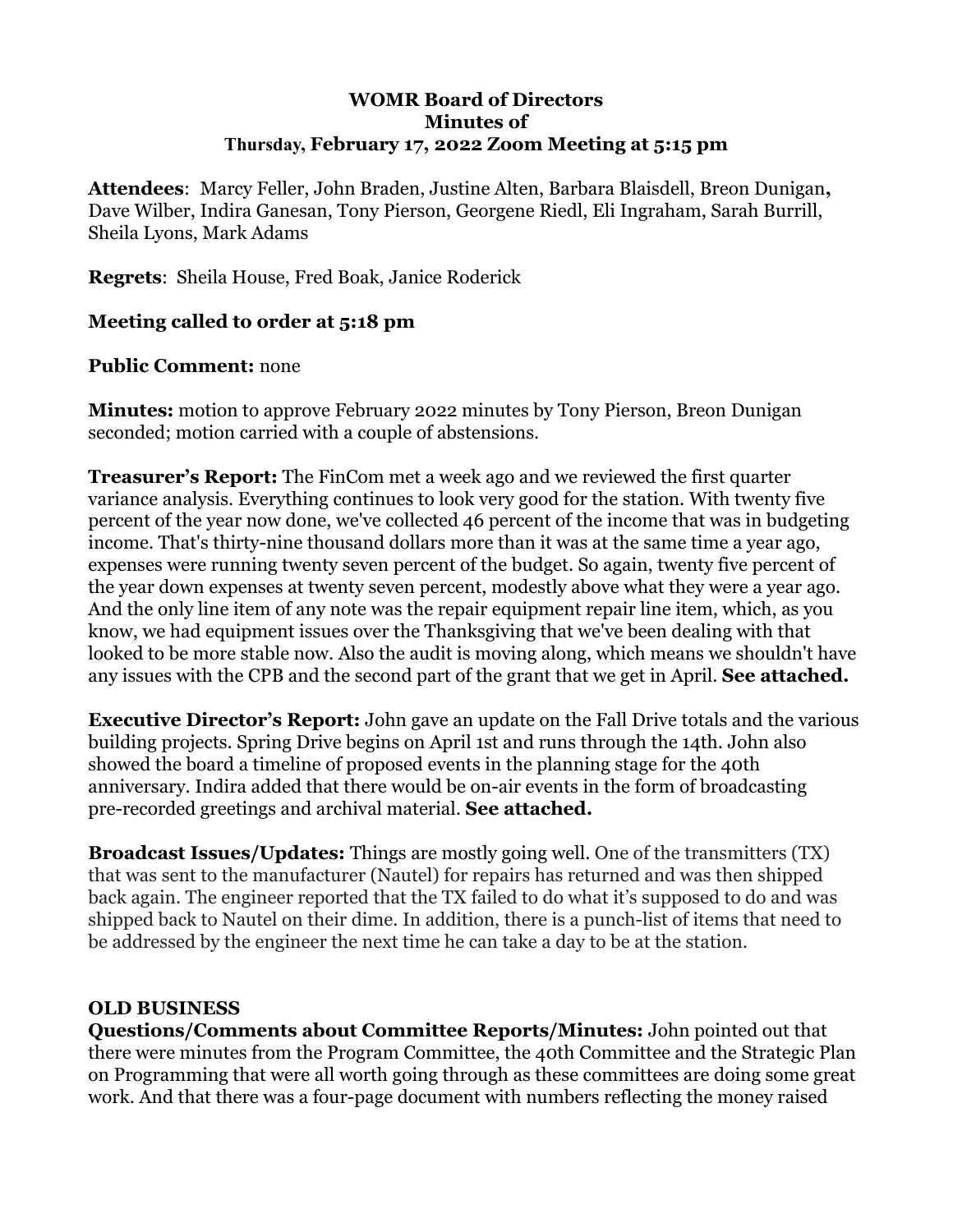during the pledge drives from 2018-2021. They also include the number of donors from each town. We can use this as a tool for further discussion.

Marcy: That's a valuable start to what we were talking about at the last meeting in terms of determining where our listenership is and whether and how we can grow it and how it has been growing. I was reading the minutes of the last meeting and I was very impressed with all the input that we had about that. Perhaps working with Tidal Marketing can help us with this.

John offered that there was a spreadsheet that provided more details (about donors and donations) if anyone wanted to do a deeper dive.

The discussion led to ideas about how we could use the birthday events to reach out to various towns which John confirmed was the goal of the 40th Committee.

**NEW BUSINESS:** Marcy asked if anyone had any goals, strategies or ideas. No one did but John introduced a document that he has started and shared with the board; a list of responsibilities that he thinks would be our goal should we decide to go ahead with a new hire for the staff.

**Next meeting:** Marcy would like us to attempt to meet in person for the next meeting. A couple of members mentioned that they will not be around to meet in person for March. John suggested that the third Thursday in March is St Patrick's Day which could present a meeting challenge and that perhaps we wouldn't have enough to discuss until April. The board decided to play March by ear and plan to meet in person in April when we will have the 2nd quarter analysis available.

**Adjournment:** motion to adjourn was made, approval was unanimous. Meeting adjourned at 5:53 pm

*~ Submitted February 18, 2022 – John Braden*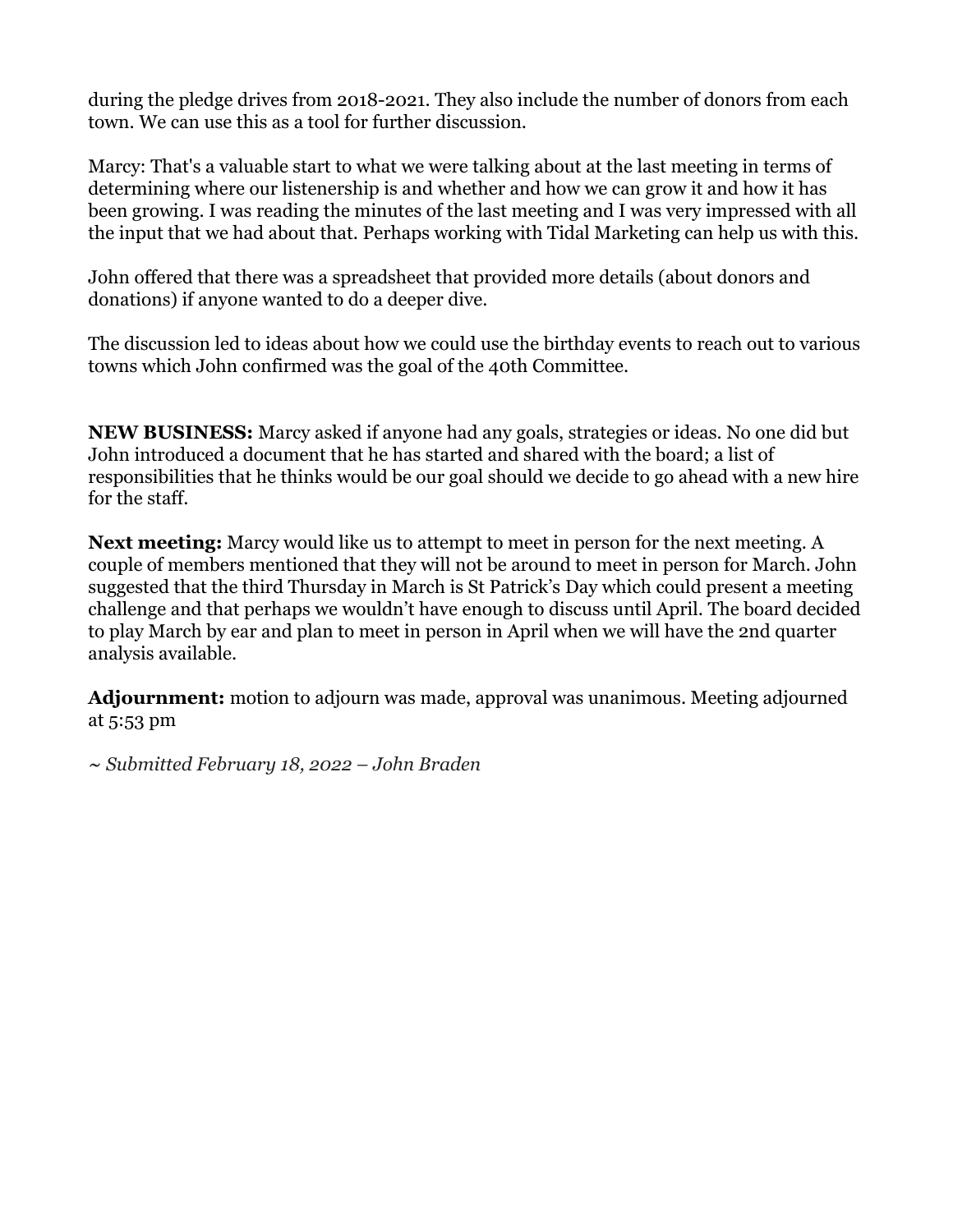## **Report of the Executive Director Meeting of the Board of Directors WOMR/WFMR Thursday, February 17, 2022**

#### **Fall Pledge Drive:**

As of the end of January we have raised **\$47,586** above our combined goals for the on-air drive and the direct appeal letter. The budgeted goals were \$74k for on-air and \$18k for direct appeal for a total of **\$92k**. So far the on-air drive has raised just under \$112k and the direct appeal has raised \$27.6k for a total of **\$139,586**. Total amount due through sustaining members: \$19,700.

#### **Spring Drive:**

The spring drive begins on April 1st and runs through the 14th. For this drive I would like to hire someone to work with the volunteers on the weekends so that I am not at the station every day for two weeks.

#### **Building Projects:**

Various projects are still on hold because of employee shortages and delays in supplies. I did engage with a property management company for snow removal and painting projects but haven't heard back from them as of Tuesday. We are also currently working with a locksmith to repair three locks at the schoolhouse and the transmitter site in Provincetown (Mt Gilboa).

Projects include replacing the double doors on the east side of the building (Howland St); repairing the roofline where shingles have blown off; replacing the sign and post in the front of the building and repainting the rest of the signs around the property.

#### **40th Anniversary:**

The committee for the 40th anniversary continues to work on various events for the year as well as some on air material. We have hired a marketing firm (Tidal) to help us with consulting and promotion, especially in the area of social media. We have also hired an event coordinator and a volunteer coordinator for the Open House event scheduled for May 1st at the Schoolhouse.

**~** Submitted February 15, 2022 - John Braden, Executive Director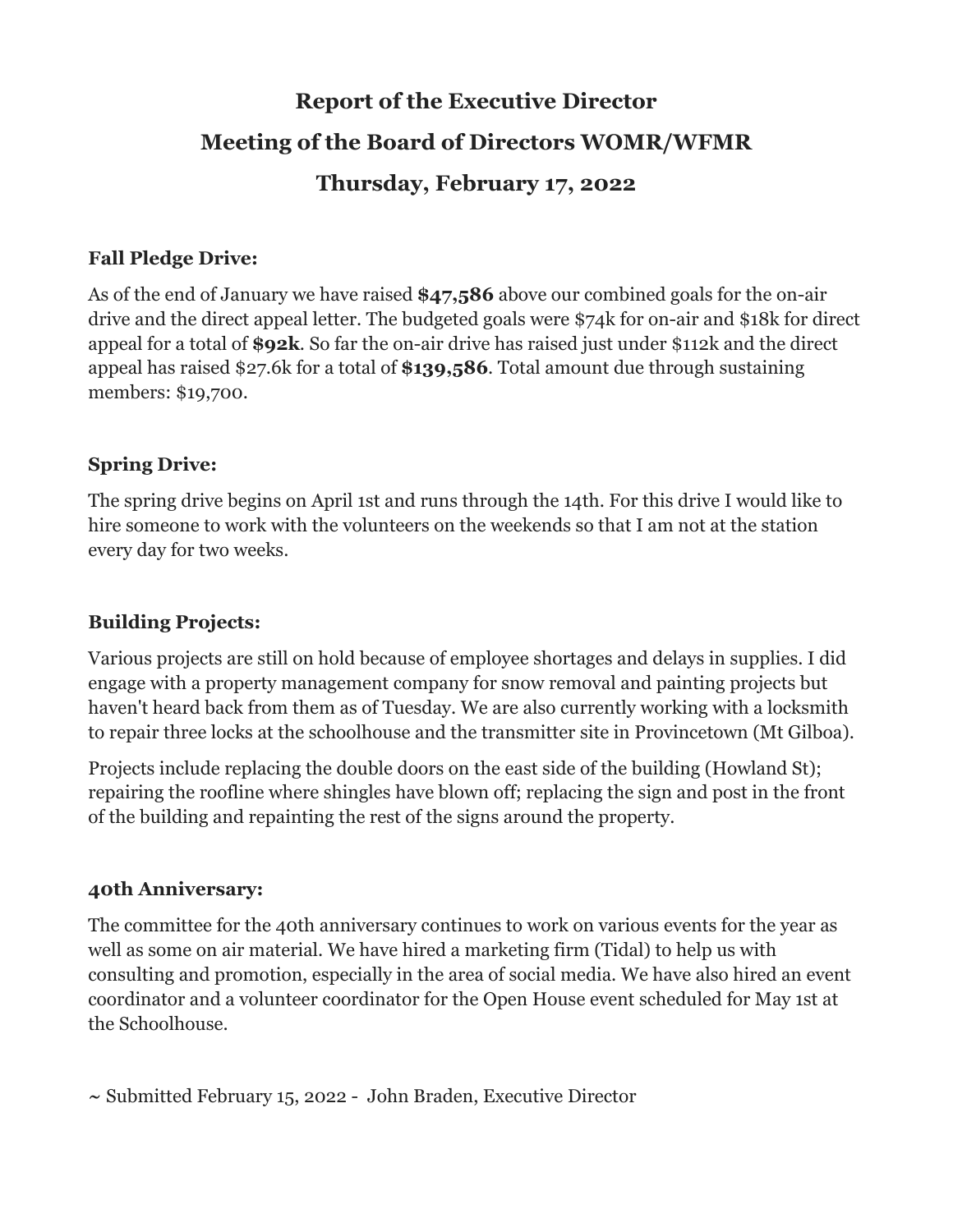### **Broadcasting Issues and Updates February 2022**

**WOMR:** No issues here since Chris Kelly replaced the feedline to the Studio to Transmitter Link.

**WFMR:** One of the transmitters (TX) that was sent to the manufacturer (Nautel) for repairs has returned and was then shipped back again. The engineer reported that the TX failed to do what it's supposed to do and was shipped back to Nautel on their dime.

**On Air Studio:** We continue to compile a list of issues that need to be addressed by the engineer Chris Kelly. He acknowledged that he needs to take a day to address the list when he visited on Wednesday.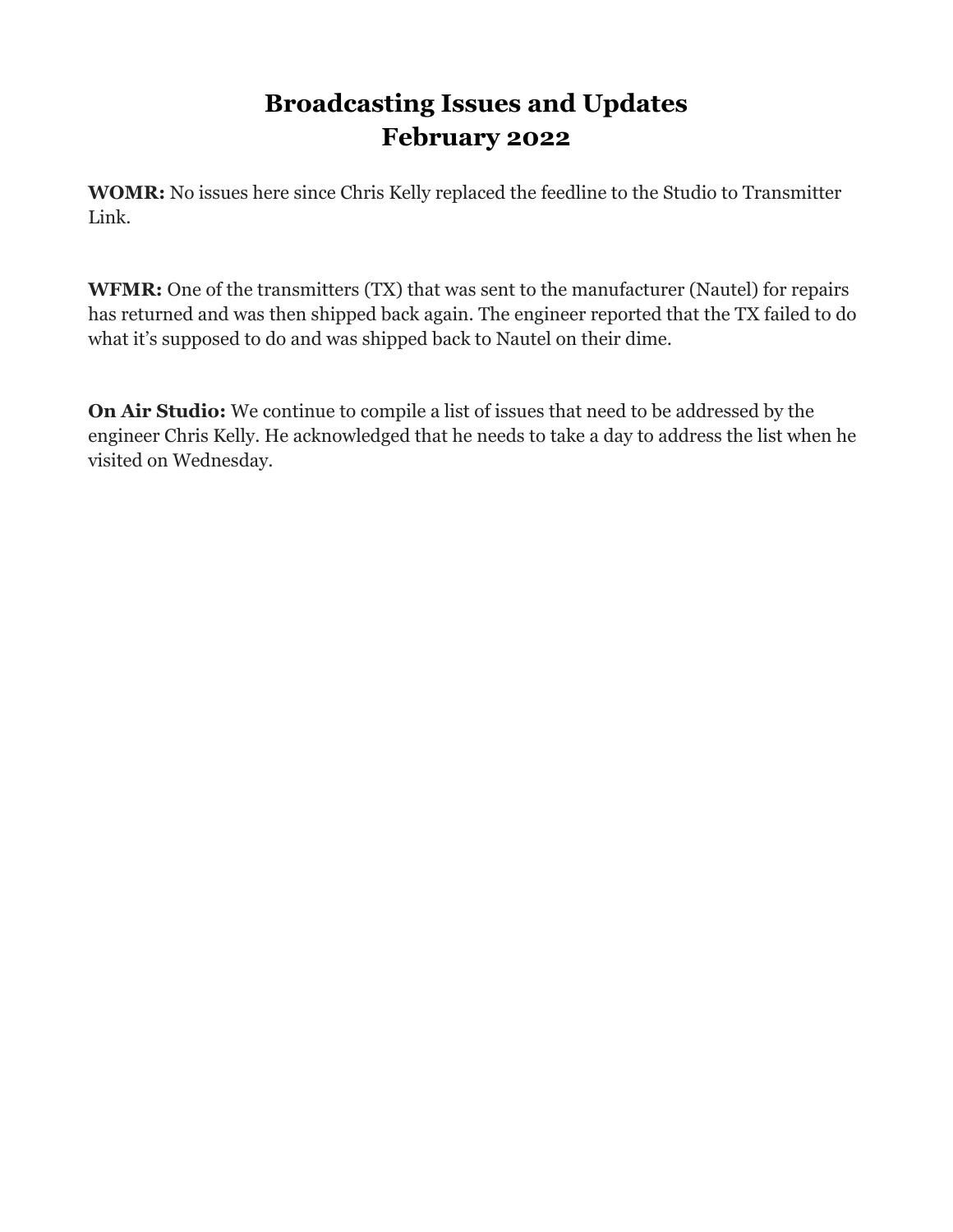# WOMR FINANCES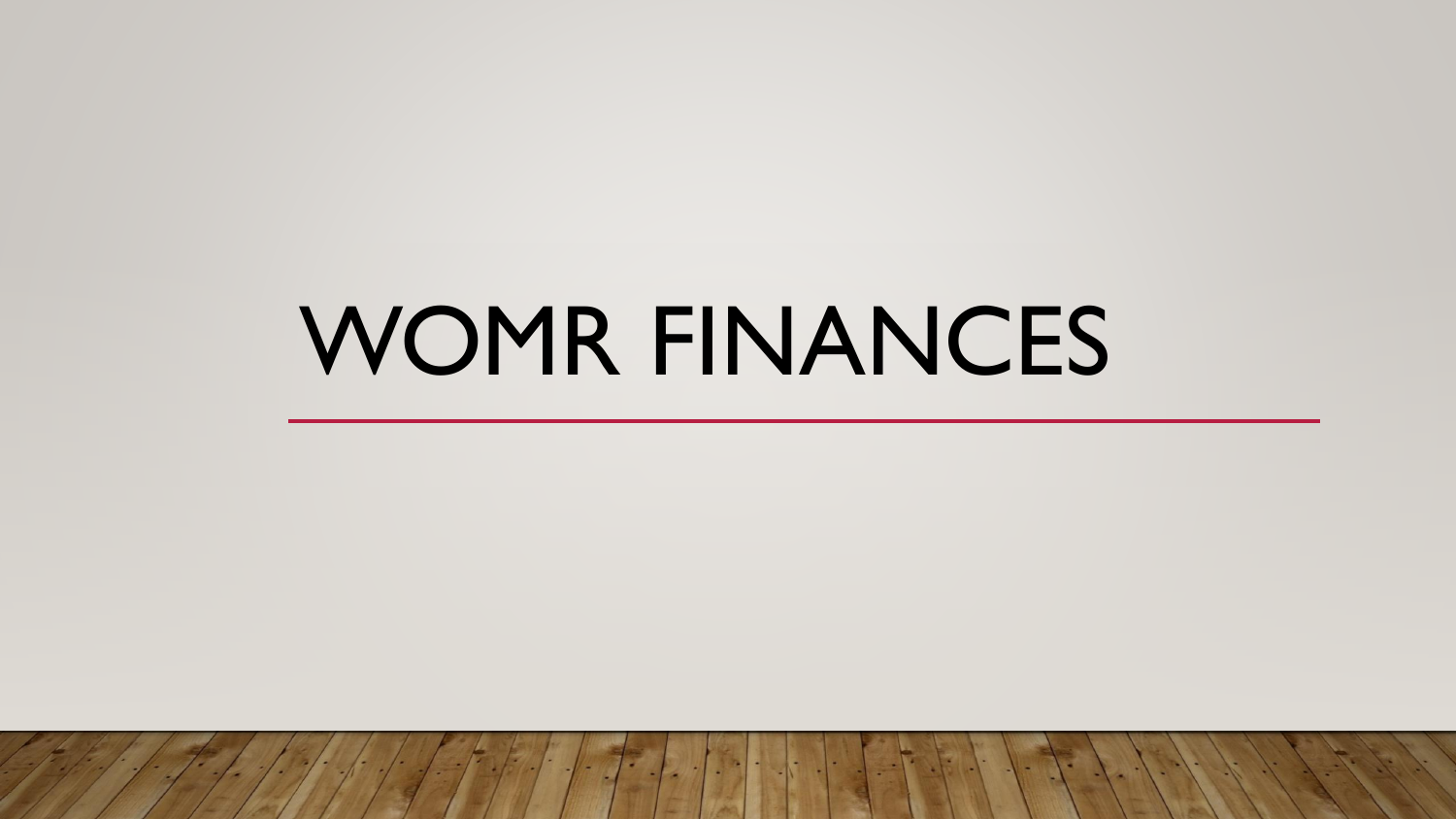